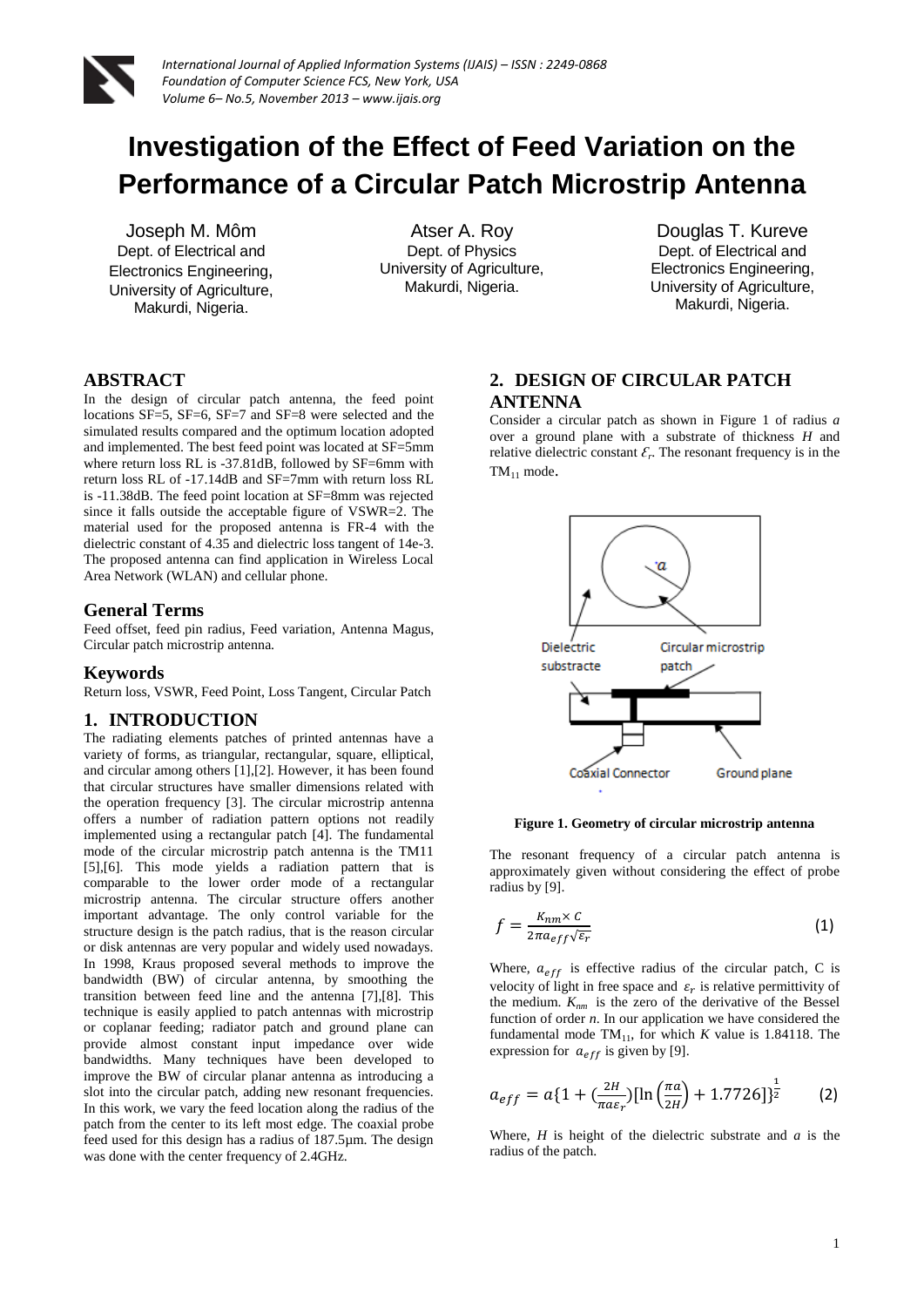

The design parameters of the circular antenna used in this work for a VSWR of 2 are given as in Table 1.

| - 1            | Center frequency $(f_0)$                | $2.4$ GHz         |
|----------------|-----------------------------------------|-------------------|
| $\mathfrak{D}$ | Patch diameter<br>(D)                   | 34.33mm           |
| $\overline{3}$ | Feed offset<br>(SF)                     | 5, 6, 7 and 8mm   |
| $\overline{4}$ | Feed pin radius<br>(R)                  | 187.5µm           |
| $\overline{5}$ | Substrate height<br>(H)                 | 1.5 <sub>mm</sub> |
| 6              | Relative permittivity $(\varepsilon_r)$ | 4.35              |
| 7              | Loss tangent $(Tan \delta)$             | $14e-3$           |
| 8              | Input impedance (Rin)                   | $50\Omega$        |

**Table 1. Design parameters for the circular patch antenna**

A coaxial probe type feed was used in this design, as shown in Figures 1 and 2. The center of the patch is taken as origin and the feed location is given by the feed offset (SF) from the origin. The feed point is to be located at a point on the patch. A trial and error method was used to locate the feed point. For different locations of the feed point, the return loss (RL) is compared and the feed point is selected where the return loss is most negative. The software used to model and simulate the circular patch antenna is the Antenna Magus 4.4[10].



**Figure 2a side view of the design patch**



**Figure 2b Top view of the design patch**

### **3. RESULTS AND ANALYSIS**

The results in Table 2 are obtained from Figure 3 to Figure 5 after varying the feed location along the radius of the patch from the origin (center of patch) to its left most edge. The center frequency is selected as the one at which return loss is minimum. The VSWR bandwidth can be calculated from the input impedance plot. The bandwidth of the antenna can be said to be those range of frequencies over which the RL is less than  $-10$ dB corresponds to a VSWR  $=2$  which is an acceptable value.

From Table 2, we observed that the center frequency increases as the feed point moves away from the origin to the left most edge. Similarly, the return loss RL increases as feed point or offset moves away from the origin ( that is, -37.81dB for 5mm, -17.14dB for 6mm, -11.38dB for 7mm and -8.625dB for 8mm). VSWR also increases as feed offset moves away from the origin from 1.026, 1.323, 1.739 and 2.177 for 5mm, 6mm, 7mm and 8mm respectively. We have also observed that the VSWR bandwidth increases from 47MHz to 50MHz for SF=5mm and 6mm, but decreases to 38MHz for SF=7mm and 0MHz for 8mm.

| Feed location | Minimum | Return loss (RL) | Center freq | <b>VSWR BW</b> | Freq. @ which  |
|---------------|---------|------------------|-------------|----------------|----------------|
| (SF)(mm)      | VSWR    | (dB)             | (GHz)       | (MHz)          | $VSWR=2$ (GHz) |
|               | 1.026   | $-37.81$         | 2.413       |                | 2.390, 2.437   |
|               | 1.323   | $-17.14$         | 2.416       | 50             | 2.391, 2.441   |
|               | 1.739   | $-11.38$         | 2.419       | 38             | 2.401, 2.439   |
|               | 2.177   | $-8.625$         | 2.423       |                |                |

**Table 2. Effect of feed location on center frequency, return loss and bandwidth**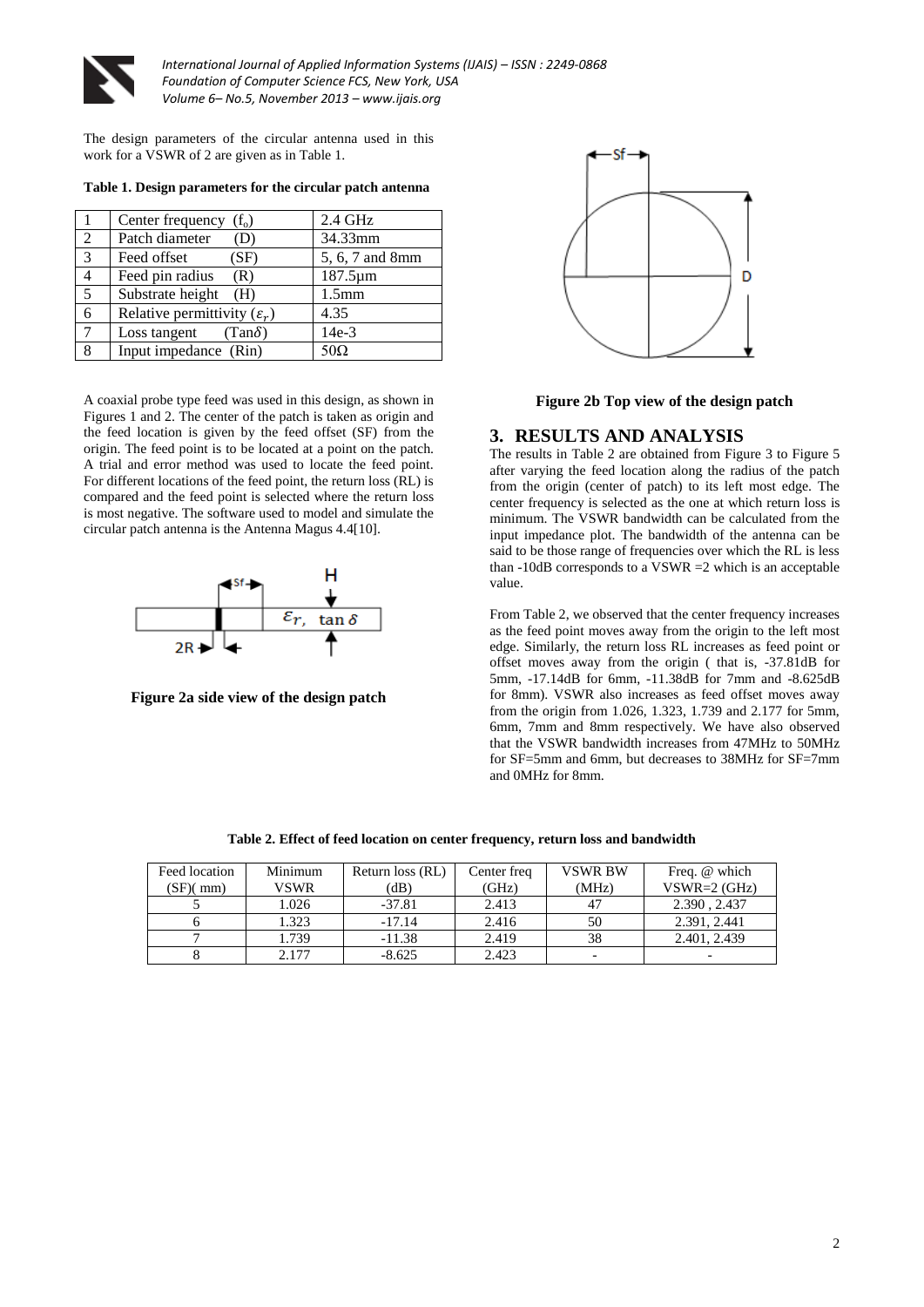



**Figure 3. Reflective coefficient for feed location at SF =5, 6, 7 and 8mm**



**Figure 4. VSWR versus Frequency for feed location at SF=5, 6, 7 and 8mm**



**Figure 5. Input impedance (smith chart) for SF=5, 6, 7 and 8mm at VSWR = 2**

Figure 6 shows the gain of the antenna at 2.4 GHz for  $\phi = 0$ and  $\varnothing = 90$  degrees. Maximum gain is obtained in the

# **4. CONCLUSION**

In this work, the aim was targeted at investigating the effect of feed location on the performance parameters of circular patch



**Figure 6. Gain elevation pattern for**  $\phi = 0$  **and**  $\phi = 90$ **degrees.**

broadside direction and is measured to be 2.878dBi for  $\phi = 0$ and 2.874dBi for  $\phi = 90$  degrees.

antenna, such as center frequency, return loss and bandwidth. We have selected four different feed points and the simulated results compared and the best location adopted and implemented. From table 2, the optimum feed point is found